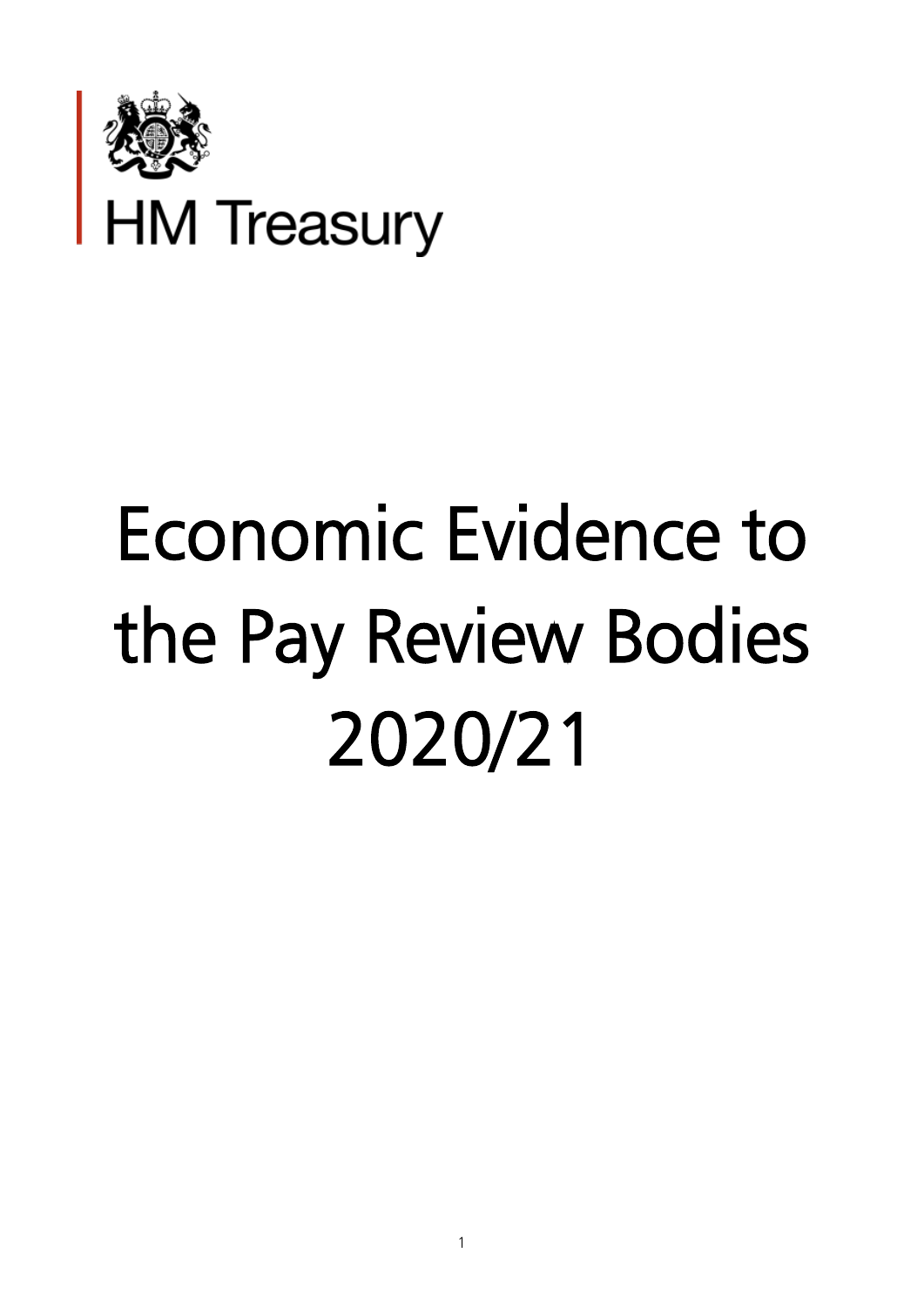### **Contents**

Note: statistics up to date as of 14<sup>th</sup> December 2020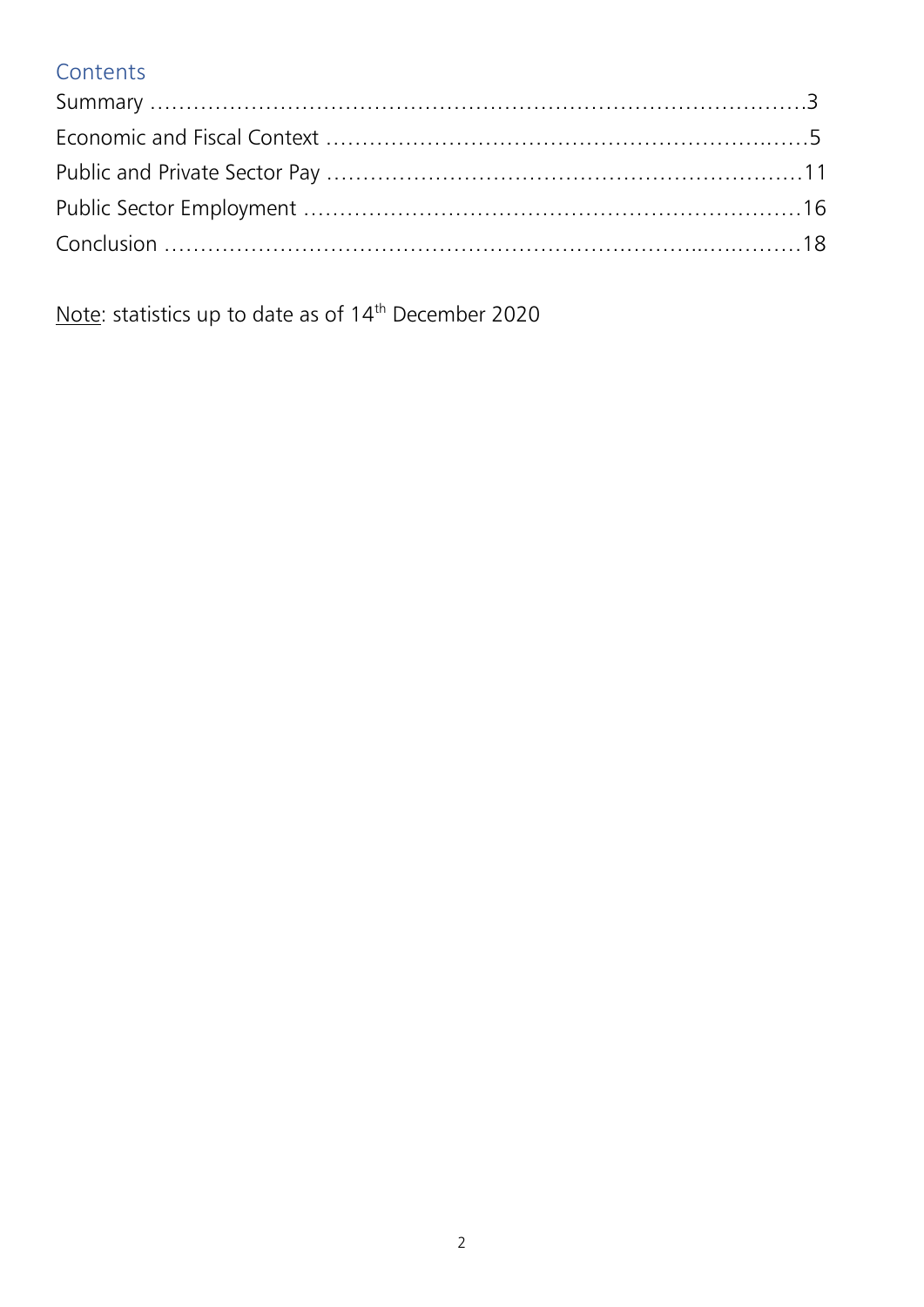## Section 1 - Summary

- 1.1 At this year's Spending Review, the Chancellor announced that pay rises in the public sector will be restrained and targeted in 2021-22. This reflects the significant disruption Covid-19 is causing across the wider economy, including its impact on private sector employment, disruption to wages and uncertainty in the outlook as we move into 2021. As the Chancellor set out at the Spending Review launch, in the interest of fairness we must exercise restraint in future public sector pay awards, ensuring that in the medium-term public sector pay growth retains parity with the private sector.
- 1.2 Given the unique impact of Covid-19 on our health service, and despite this challenging economic context, government will continue pay uplifts for workers across the NHS. In addition, the Chancellor announced that the lowest paid across the public sector would be protected, with those earning less than a £24,000 basic wage on a full-time equivalent basis receiving a minimum £250 uplift.
- 1.3 In that context we are remitting the NHS Pay Review Body, and Doctor and Dentists Pay Review Body (where applicable) in full, and are asking the remaining Pay Review Bodies (PRBs) to consider how to implement the £250 uplift in a way that minimises disruption to pay spines. Full detail on the floor is set out in remit letters. Departments will also ask PRBs to make recommendations on workforce specific issues and reform strategies, where applicable.
- 1.4 This document sets out the economic and fiscal background to this policy decision. Key points are:
	- o Covid-19 has had a significant impact on the wider economy. In the OBR's central forecast, output is projected to fall by 11.3% this year, which would be the largest annual fall since the Great Frost of 1709. Under the OBR's central forecast unemployment is forecast to rise to 7.5% in Q2 2021<sup>1</sup>.
	- o Inflation falls to 0.6% in 2020/21, before rising to 1.4% in 2021/22, returning to target in 2025/26<sup>2</sup>.
	- o Public Sector Net Borrowing (PSNB) in 2020/21 is £393.5bn, seven times higher than the £54.8bn the OBR expected in March. At 19.0 per cent of GDP, this is the highest

2 Ibid

<sup>1</sup> Economic and fiscal outlook, OBR, November 2020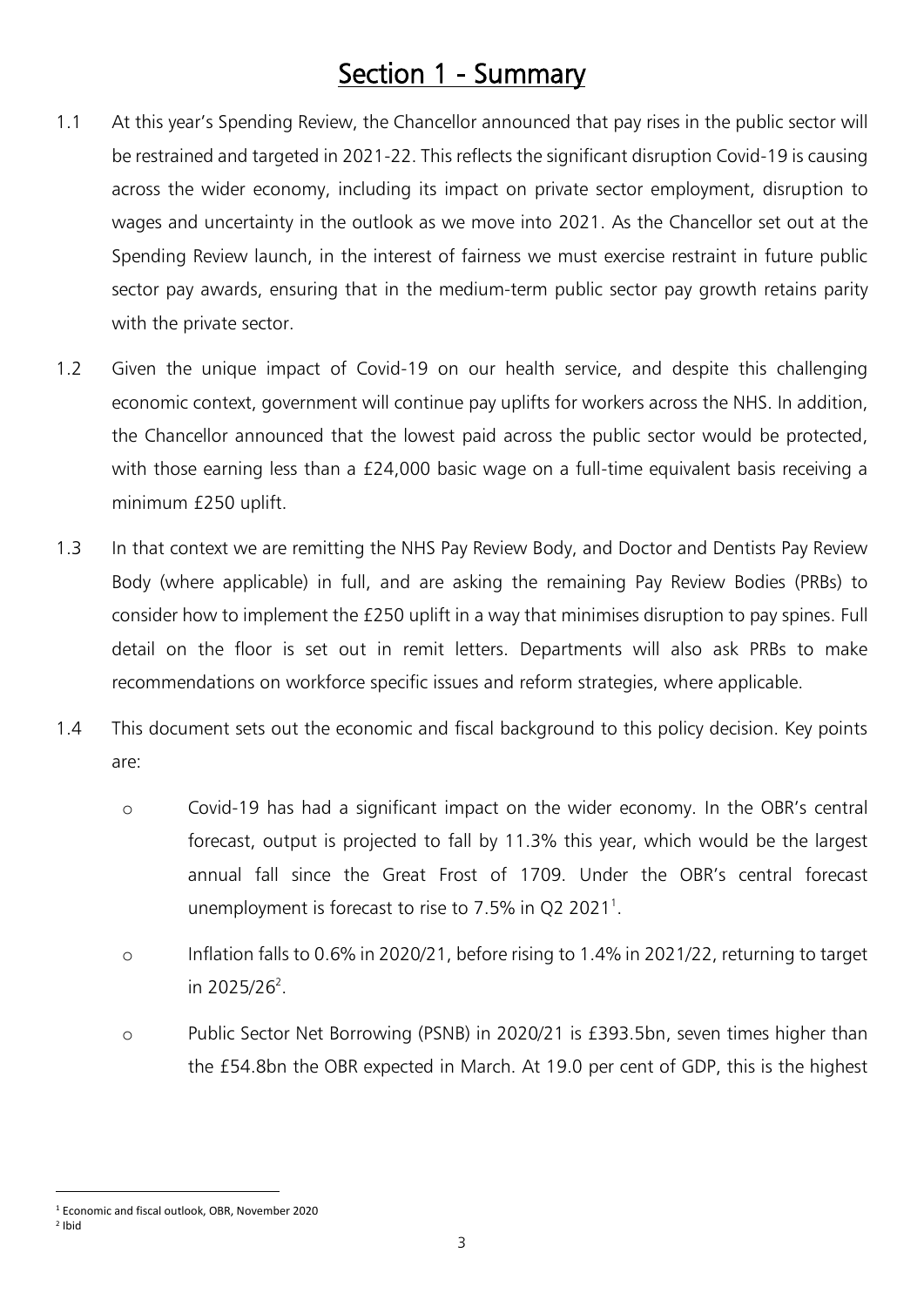peacetime level on record. Public Sector Net Debt (PSND) is over 100 per cent of GDP in every year of the forecast<sup>3</sup>.

- o In the six months to September, private sector wages fell by 0.8% compared to the same period the previous year, as compared to a 3.9% increase in the public sector (excluding financial services)<sup>4</sup>. The use of a six-month period was specifically in response to the effect of Covid-19 on the labour market. Current wage data are relatively volatile as they have been impacted by the Coronavirus Job Retention Scheme: however, private sector settlements have been subdued, and remain flat at the lower quartile<sup>5</sup>.
- o The OBR whole economy earnings forecast is 1.2 percentage points lower in 2021/22 compared to the March forecast<sup>6</sup>.
- o Public sector settlements were relatively generous in 2020/21, set against modest inflation of 0.6% and significant disruption to the private sector labour market and wages<sup>7</sup>. For many public sector workers 2020/21 was the third year in a row of above inflation pay rises. Public sector total remuneration, adjusted for characteristics, was already  $7\%$  above that seen in the private sector in 2019, according to ONS analysis $^8$ . The settlements seen in 2020/21 are expected to increase this figure significantly.
- 1.5 Against this challenging economic backdrop, a pause in public sector pay uplifts excluding the NHS and those earning less than £24,000 will allow government to protect public sector jobs and invest in public services to respond to Covid-19. This policy also ensures that any further expansion of the gap between public and private sector pay is minimised, ahead of revisiting pay policy once the economic recovery is established and the outlook more certain.

## Section 2 - Economic and Fiscal Context

<sup>3</sup> Economic and fiscal outlook, OBR, November 2020

<sup>4</sup> ONS, Average Weekly Earnings

<sup>5</sup> XpertHR, settlements data

<sup>6</sup> Economic and fiscal outlook, OBR, November 2020  $7$  Gov.uk, Pay rises for doctors, police and more in the public sector

<sup>8</sup> ONS, Public and Private Sector Earnings: 2019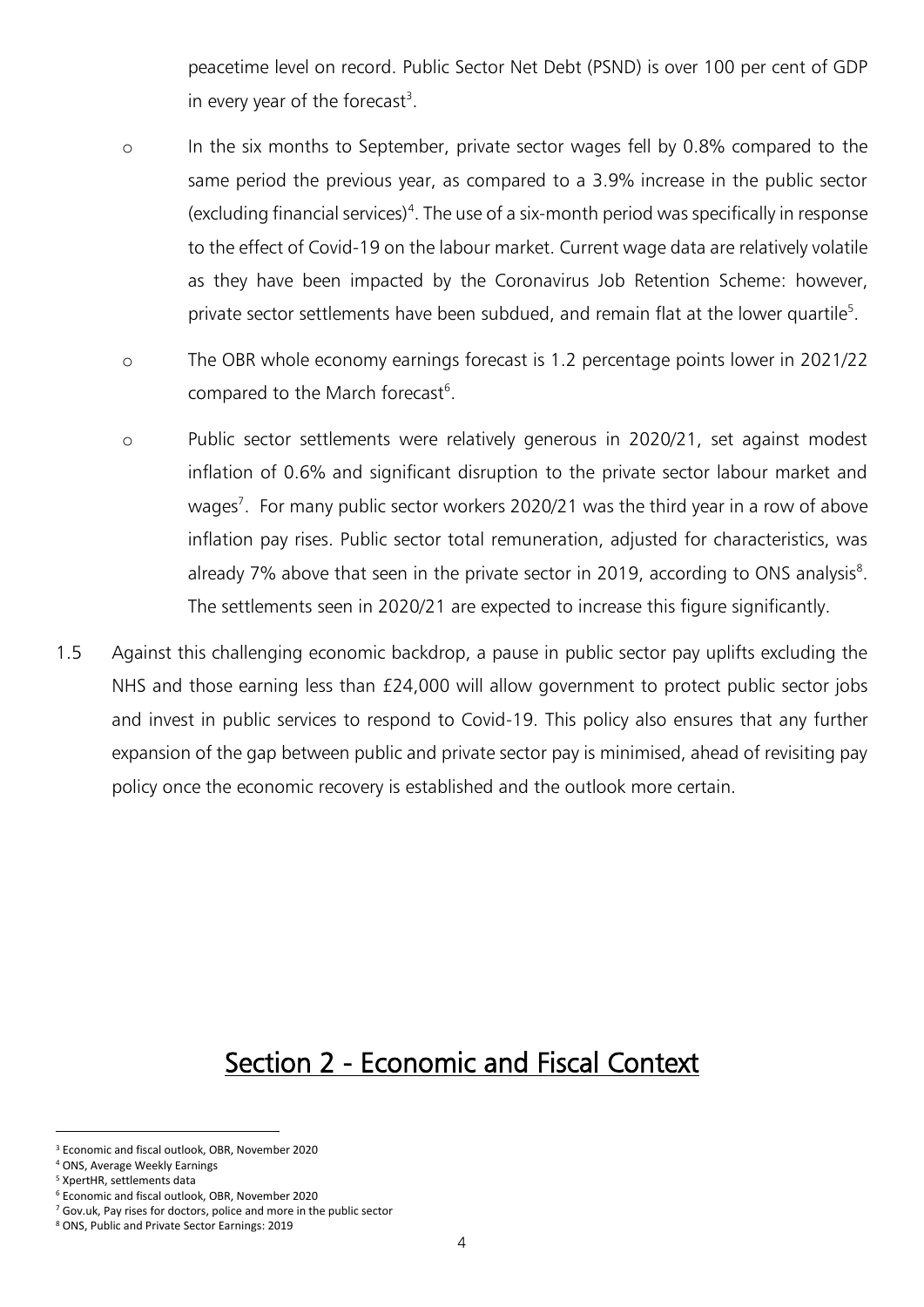#### Economic Context:

- 2.1 The Covid-19 pandemic has brought significant disruption to the UK economy. The Government has taken necessary action to slow the spread of the virus, placing considerable restrictions on people and businesses, and providing support to jobs and income. The Office for National Statistics (ONS) estimates that output fell by 25% between February and April as the economy entered the largest recession on record<sup>9</sup>.
- 2.2 Chart 2.1 shows that as restrictions began to ease over the summer the economy began to recover. GDP in October is 23.4% higher than its April low. However, this still leaves the economy 7.9% below the February level<sup>10</sup>.



**Chart 2.1: UK Monthly GDP Index, January 2011 to September 2020**

2.3 According to the latest OBR forecast, output is set to fall by 11.3% this year. This would be the largest annual fall since the Great Frost of 1709. The OBR's central forecast suggests output by March 2021 will be 10% below its pre-virus peak. The long-term outlook assumes permanent economic scarring caused by the pandemic with output at the five-year forecast horizon lying 3% below its pre-pandemic trajectory<sup>11</sup>. The path of output is highly conditional on the path of Covid-19. The OBR's central forecast assumes a higher infection rate necessitates keeping a set of public health restrictions over winter, but an effective vaccine becomes widely available in the latter half of 2021 permitting a gradual return to normal life. However, the outlook for

<sup>9</sup> ONS GDP April 2020

 $10$  Ibid

<sup>11</sup> Economic and fiscal outlook, OBR, November 2020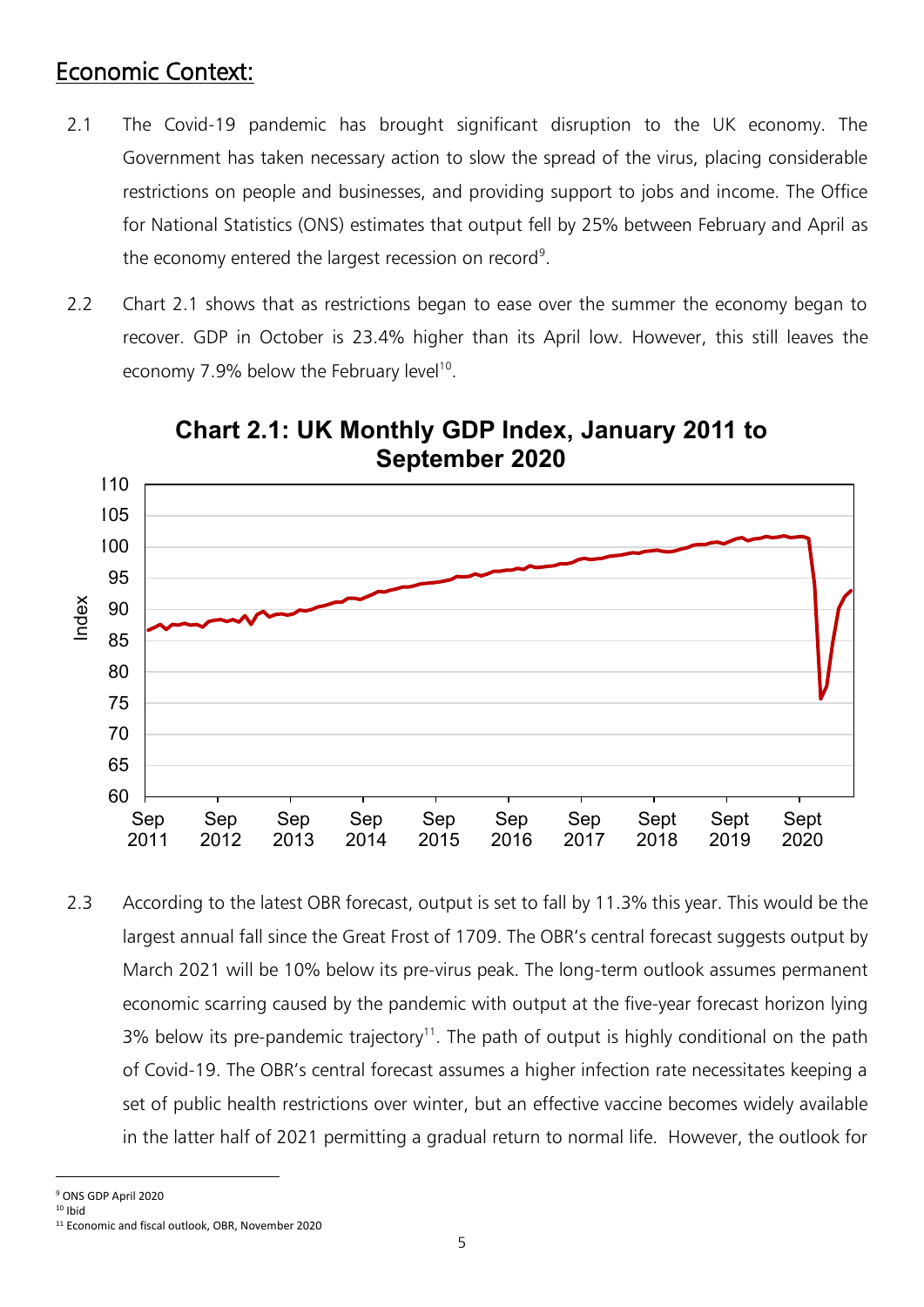growth is highly uncertain and will depend upon Covid-19's trajectory moving into the new year.

2.4 As highlighted by the OBR and the Bank of England, without the measures the government has taken, the outlook would be much worse. The OBR's fiscal multipliers show at the start of 2021 GDP would have been almost 3% lower in absence of the Governments latest measures<sup>12</sup>.

#### Productivity and Inflation

- 2.5 Productivity growth, as measured by output per hour, was flat in 2019, 0.8 percentage points lower<sup>13</sup> than the OBR's Spring Statement forecast. More recently, productivity fell by 2.0% in Q2 compared to the previous quarter according to the ONS before recovering to above pre-Covid levels in  $Q3^{14}$ .
- 2.6 Lower productivity accounts for 2 percentage points of the pandemic related hit to real GDP by the end of 2025. However, in the short-term productivity loss is predicted to ease as businesses become less restricted in the way they organise production. Nevertheless, the cumulative effects of depressed investment and capital scrapping on the capital stock, overlaid by the effect of higher business debt and an increase in business failures on innovation and total factor productivity are predicted to cause scarring in both central and downside OBR scenarios<sup>15</sup>.
- 2.7 Before the pandemic inflationary pressure looked to be broadly consistent with the 2% target over the medium term. Lower oil prices and government policy, like the Eat Out to Help Out scheme, have applied a downward pressure on inflation. CPI fell to 0.2% in August<sup>16</sup> and is expected to be 0.6% for the 2020/21 financial year, before rising to 1.4% in 2021/22, returning to target in 2025/26<sup>17</sup>.
- 2.8 Chart 2.2 shows the difference in the OBR's expectations for inflation from March's economic and fiscal outlook to Novembers publication. It shows that CPI will take an extra three years to reach the 2% target and will be 0.8 percentage points lower in 2020/21 than was expected in  $March<sup>18</sup>$ .

 $12$  Ihid

<sup>&</sup>lt;sup>13</sup> ONS, UK economy: output per hour worked % change per annum

<sup>14</sup> ONS UK flash estimate: July to September 2020

<sup>15</sup> Economic and fiscal outlook, OBR, November 2020

<sup>16</sup> Consumer price inflation, UK: October 2020

<sup>17</sup> Economic and fiscal outlook, OBR, November 2020 <sup>18</sup> Economic and fiscal outlook, OBR, November 2020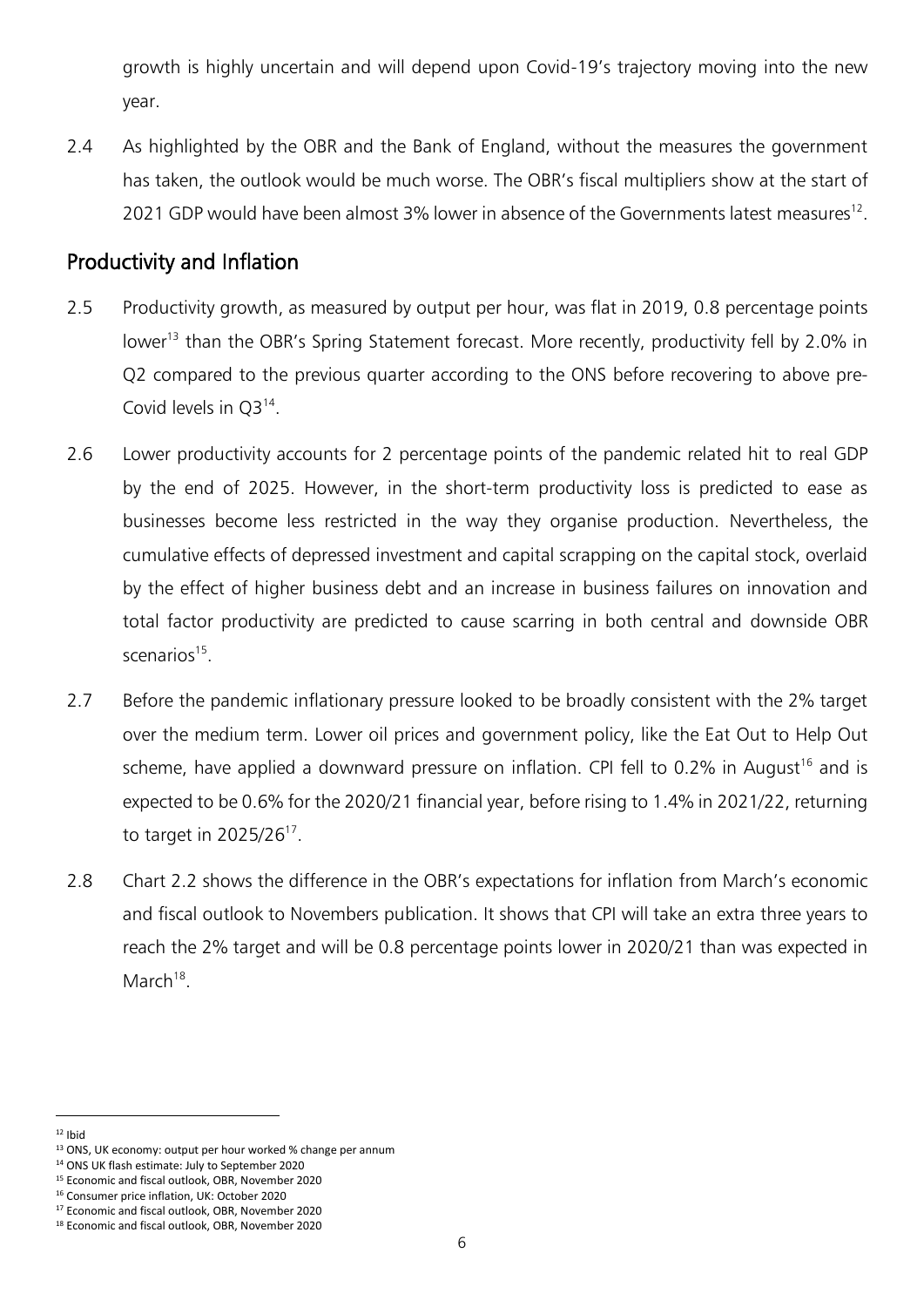#### **Chart 2.2: OBR CPI inflation Forecast March vs November**



#### Public finance outlook

- 2.9 In response to the COVID-19 pandemic the government has provided one of the largest and most comprehensive packages of measures in the world, with targeted support for public services, workers and businesses. Since March, the government has announced a total of over £280 billion of support measures<sup>19</sup>. The economic impacts of Covid-19 and the unprecedented support packages announced by Government have meant a significant but necessary increase in borrowing and debt. The OBR's central forecast for Public Sector Net Borrowing (PSNB) in 2020/21 is £393.5bn, which is seven times higher than the £54.8bn the OBR expected in March. At 19.0 per cent of GDP, this is the highest peacetime level on record.
- 2.10 PSNB falls sharply in 2021/22 to a still historically high £164.2bn (7.4 per cent of GDP) as activity recovers and much of the temporary fiscal support expires. Borrowing continues to decline more gradually thereafter to reach  $£101.8$ bn (3.9 per cent of GDP) in 2025/26<sup>20</sup>.
- 2.11 Public Sector Net Debt (PSND) is over 100 per cent of GDP in every year of the forecast, and peaks 109.4 per cent in 2023/24<sup>21</sup>. Relative to the OBR's March forecast, debt is higher across all years by around 30 per cent of  $GDP^{22}$ .

<sup>19</sup> Gov.uk, Spending Review 2020

<sup>20</sup> Economic and fiscal outlook, OBR, November 2020

 $21$  Ibid  $22$  Ibid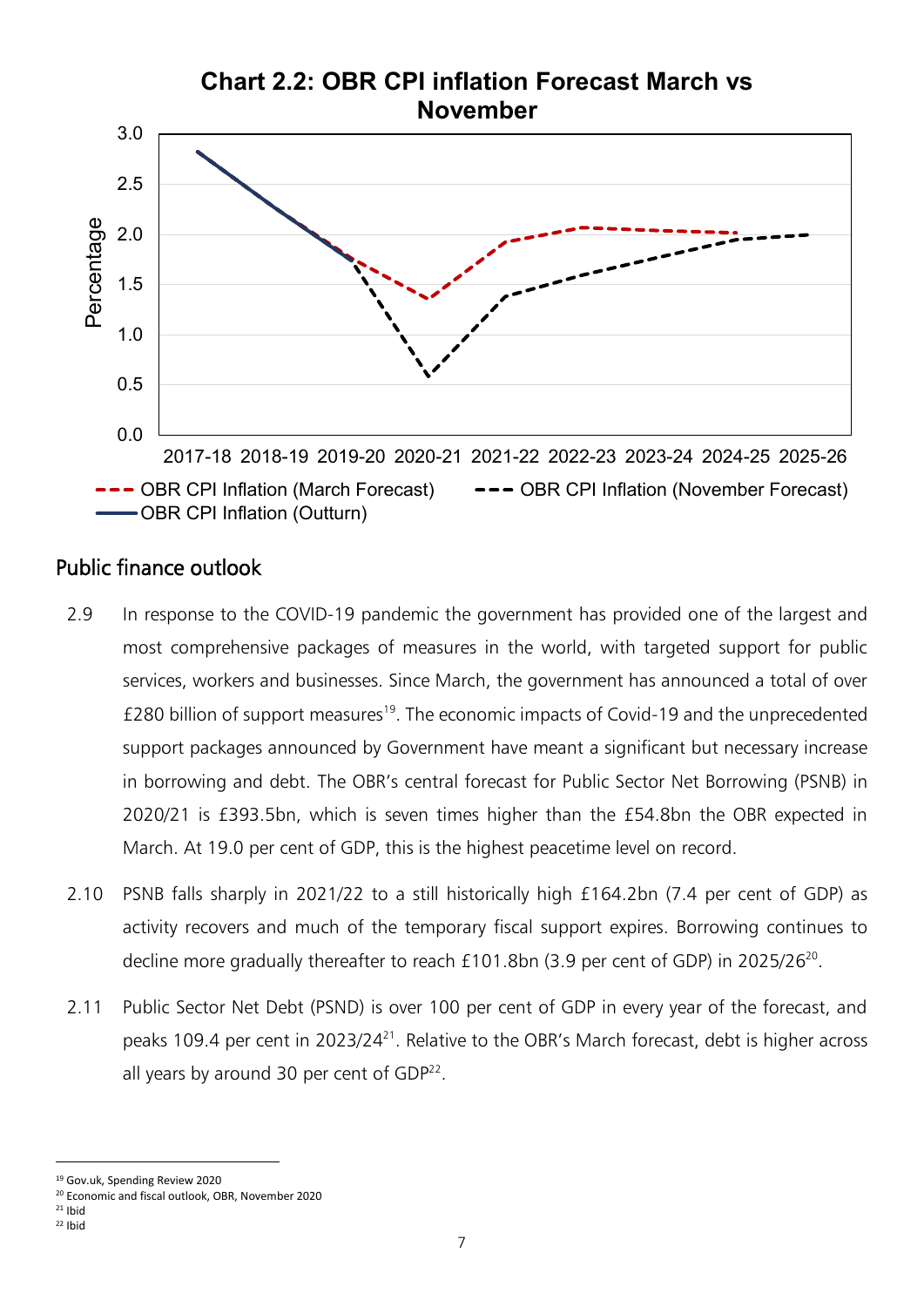- 2.12 Underlying debt excluding the effects of Bank of England measures increases in every year of the forecast, peaking at 97.5 per cent of GDP in 2025/26<sup>23</sup>.
- 2.13 Over time, and once the economic recovery is secured, the government is fully committed to taking the necessary steps to ensure borrowing and debt are on a sustainable path. The government will set out further details on its medium-term fiscal strategy, alongside a framework to support its delivery, once the current level of uncertainty recedes. In the meantime, the government will make responsible spending decisions that do not make that process harder than it needs to be.



#### **Chart 2.3: Public Sector Net Debt, outturn and forecast**

#### Labour Market

2.14 The government has taken significant action this year to protect jobs. However, the unprecedented nature of the Covid-19 crisis means that unemployment has risen: in the three months to September, the unemployment rate rose 0.9 percentage points on the year to 4.8 per cent, as reflected in Chart  $2.4^{24}$ . The OBR's central forecast points to unemployment rising to 7.5% in the spring, with unemployment rising to 2.6 million<sup>25</sup>. This labour market slack is expected to weigh down on wages in 2021/22.

 $23$  Ibid

<sup>24</sup> ONS, Unemployment rate (aged 16 and over, seasonally adjusted)

<sup>&</sup>lt;sup>25</sup> Economic and fiscal outlook, OBR, November 2020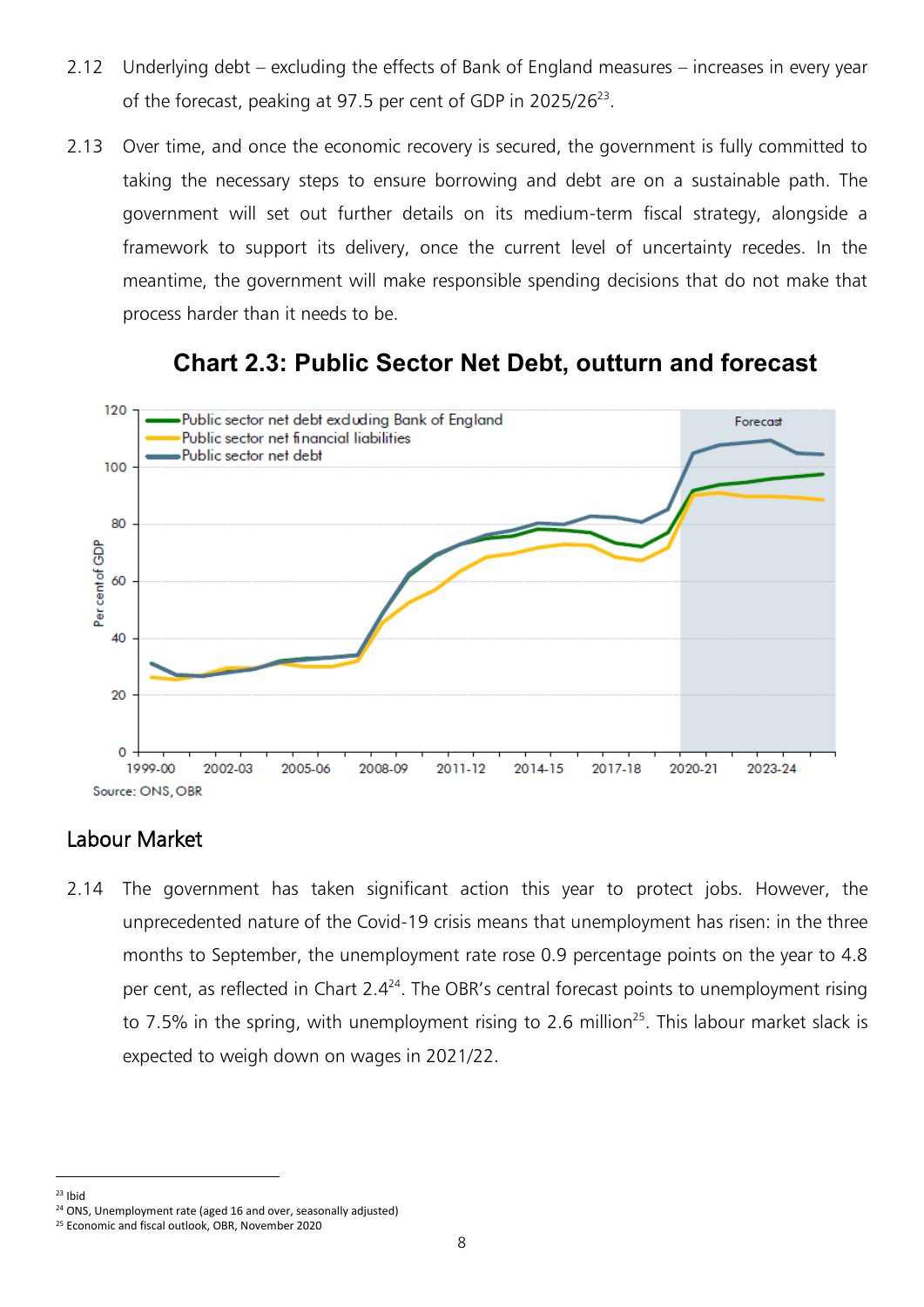

- 2.15 Current relatively modest rises in unemployment as shown in the Labour Force Survey (LFS) contrast with substantial rises in both the claimant count and Universal Credit claims. In October there were 2.7 million<sup>26</sup> more households claiming Universal Credit than in March.
- 2.16 LFS data shows employment falling by 500,000<sup>27</sup> between first and third quarters of 2020, taking the employment rate down by 1.1<sup>28</sup> percentage points. Real time information (RTI) data from the PAYE tax system showed a 782,000 (2.7 percent)<sup>29</sup> fall in employees between March and September. The first six months of 2020 saw some of the largest falls in employment in the last two decades.
- 2.17 Redundancies rose to 314,000 in the three months to September<sup>30</sup> the highest level on record. Meanwhile, vacancies this year fell further and more rapidly than during the 2008-2009 recession and the 3 months to October were still 35 per cent down on the year<sup>31</sup>.

 $31$  Ibid

<sup>26</sup> Gov.uk, Universal Credit statistics: 29 April 2013 to October 2020

<sup>27</sup> ONS, labour market overview, UK: November 2020

<sup>28</sup> ONS, labour market overview

<sup>&</sup>lt;sup>29</sup> ONS, earnings and employment from pay as you earn real time information, UK: November 2020

<sup>30</sup> ONS, labour market overview, UK: November 2020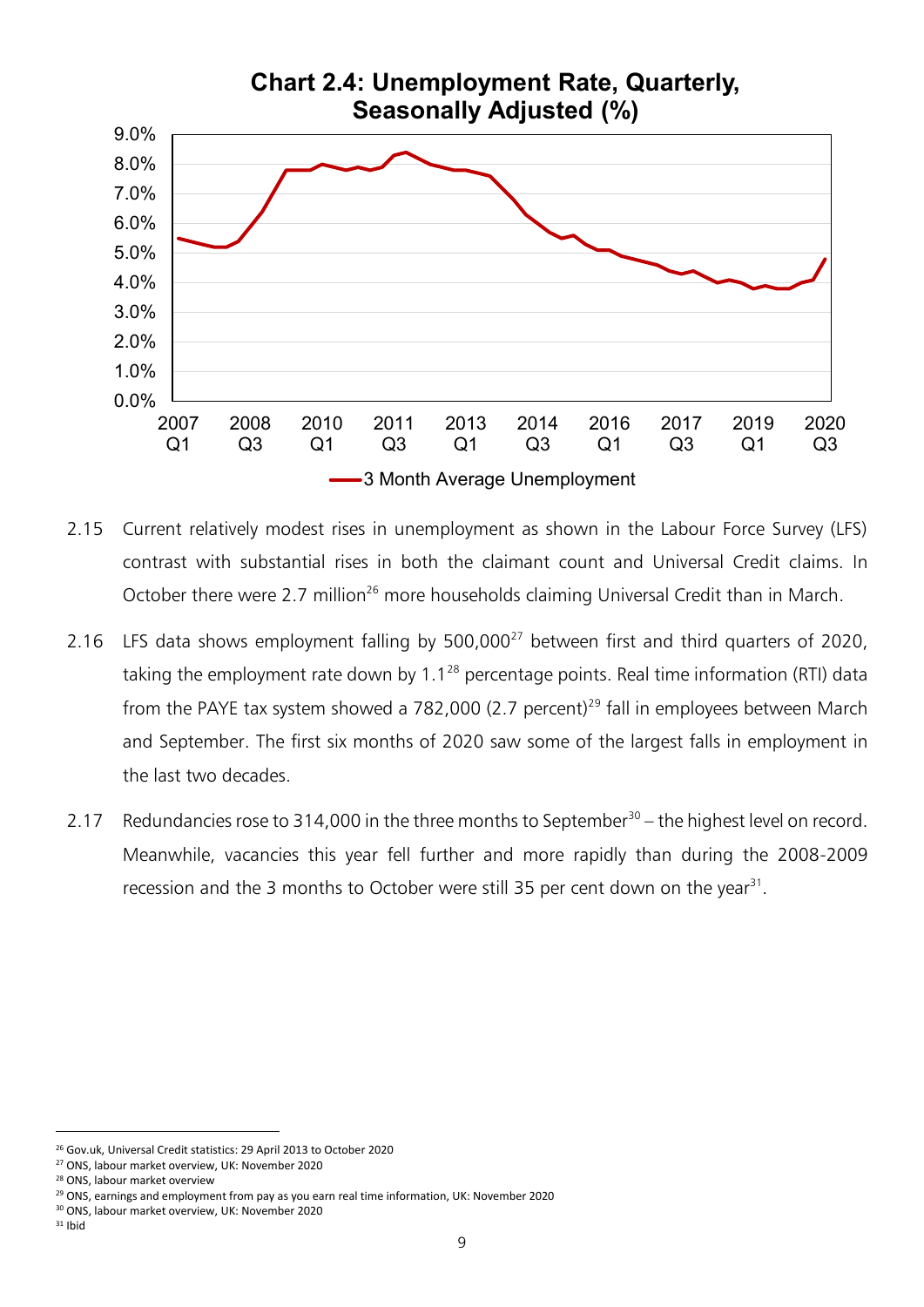

- 2.18 In the OBR 's central forecast the recovery in employment and fall in unemployment rate broadly follows the recovery in GDP. The unemployment rate falls to 4.4% at the forecast horizon in 2025, 0.4 percentage points higher than the pre-Covid rate<sup>32</sup>. However, the outlook for the labour market is contingent on what happens when the support schemes wind down.
- 2.19 The OBR suggests that without the extension to CJRS the peak of unemployment would occur two quarters earlier and at a higher level. The extension is projected to reduce the level of unemployment in the second quarter of 2021 by around 300,000<sup>33</sup>.

<sup>&</sup>lt;sup>32</sup> Economic and fiscal outlook, OBR, November 2020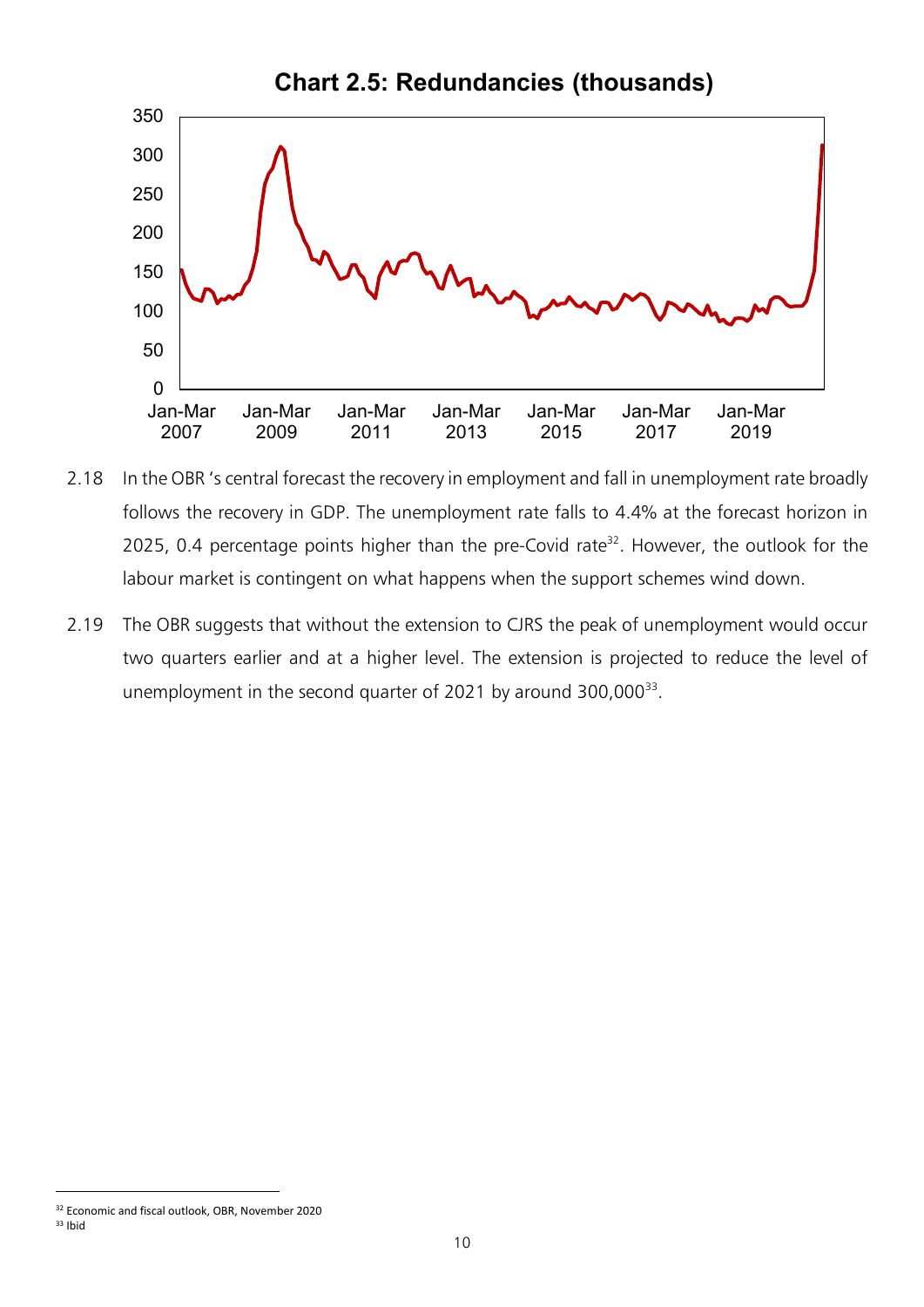## Section 3 – Public and Private Sector Pay

- 3.1 As set out above, the Government has taken significant action this year to protect jobs in the unprecedented economic context of Covid-19. Nonetheless, unemployment and redundancies across the private sector are still rising. Public sector remuneration remains generous relative to the private sector, and Covid-19 is likely to broaden this disparity, especially taking into account Government's acceptance in full of most of the PRB recommendations for 2020/21<sup>34</sup>. The government has determined that a temporary pause in public sector pay growth, excluding the NHS and awards for the lowest paid, is needed until the full impact of Covid-19 on the wider economy is clearer.
- 3.2 Long term average wage growth for both the public and private sector has been the same since the 2008 recession, at 2% for both sectors (July 2009 – September 2020)<sup>35</sup>.



**Chart 3.1: 3 Month Average Wage Growth, By Sector** 

3.3 This pattern has changed dramatically in recent months. Chart 3.2 shows the year on year growth rate of Average Weekly Earnings to March in public and private sectors. Figures in 2020/21 show the growth rate in the six months to September compared to the same period in the previous year. It shows the significant divergence between public and private sector wage growth in

<sup>&</sup>lt;sup>34</sup> Noting that Government has not yet responded to PSPRB recommendation 3.

<sup>35</sup> ONS Average Weekly Earnings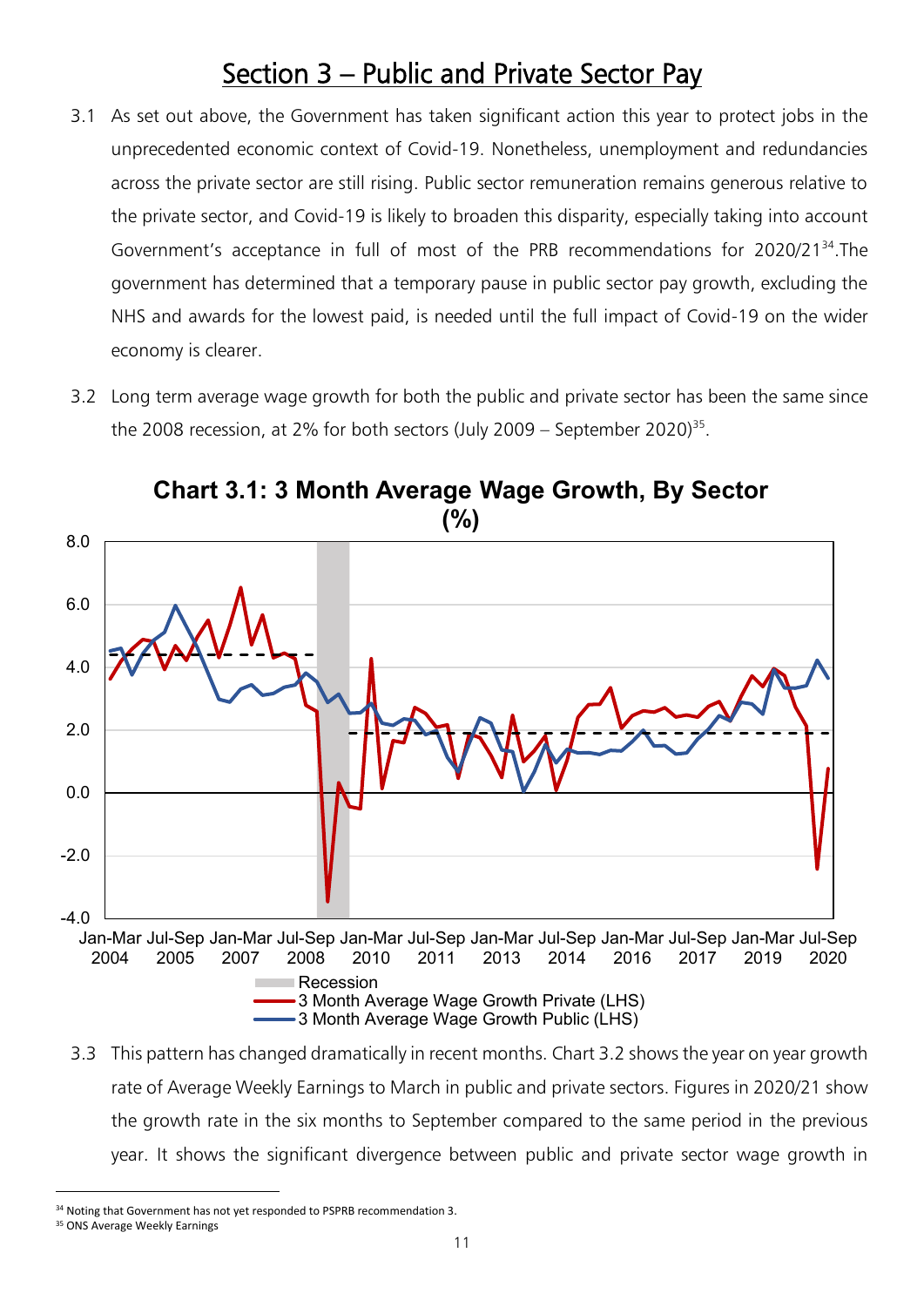recent months. In the six months to September, private sector wages fell by 0.8% compared to the same period the previous year, as compared to a 3.9% increase in the public sector (excluding financial services). Current wage data are relatively volatile as they have been impacted by the Coronavirus Job Retention Scheme (which has supported the wages of employees producing little or no output, albeit at a reduced rate where employers have not topped up wages – note also that this scheme has very limited public sector application), changes to the composition of the labour market and the impact of reduced labour demand.



**Chart 3.2: Average Weekly Earnings Growth, (%)**

■ March to March AWE growth private sector ■ March to March AWE growth public sector

- 3.4 Settlement data can give a better indication of underlying wage pressure: private sector median settlements fell to 0% in the three months to the end of July, August and September, before rising again to 2% in the three months to October. Private sector settlements remain flat for those in the lower quartile (XpertHR data) $36$ .
- 3.5 Despite the substantial fall in GDP set out above the OBR expect wages to continue to grow across 2020/21 (0.9%) and 2021/22 (2.2%), albeit at a significantly reduced rate relative to the March forecast. The OBR expect some bounce back in wages in 2021/22 as the economy recovers, although both of these factors are highly uncertain and subject to wider developments. The OBR's November forecast for whole economy earnings growth in 2021/22 is 1.2 percentage

<sup>36</sup> XpertHR, settlements data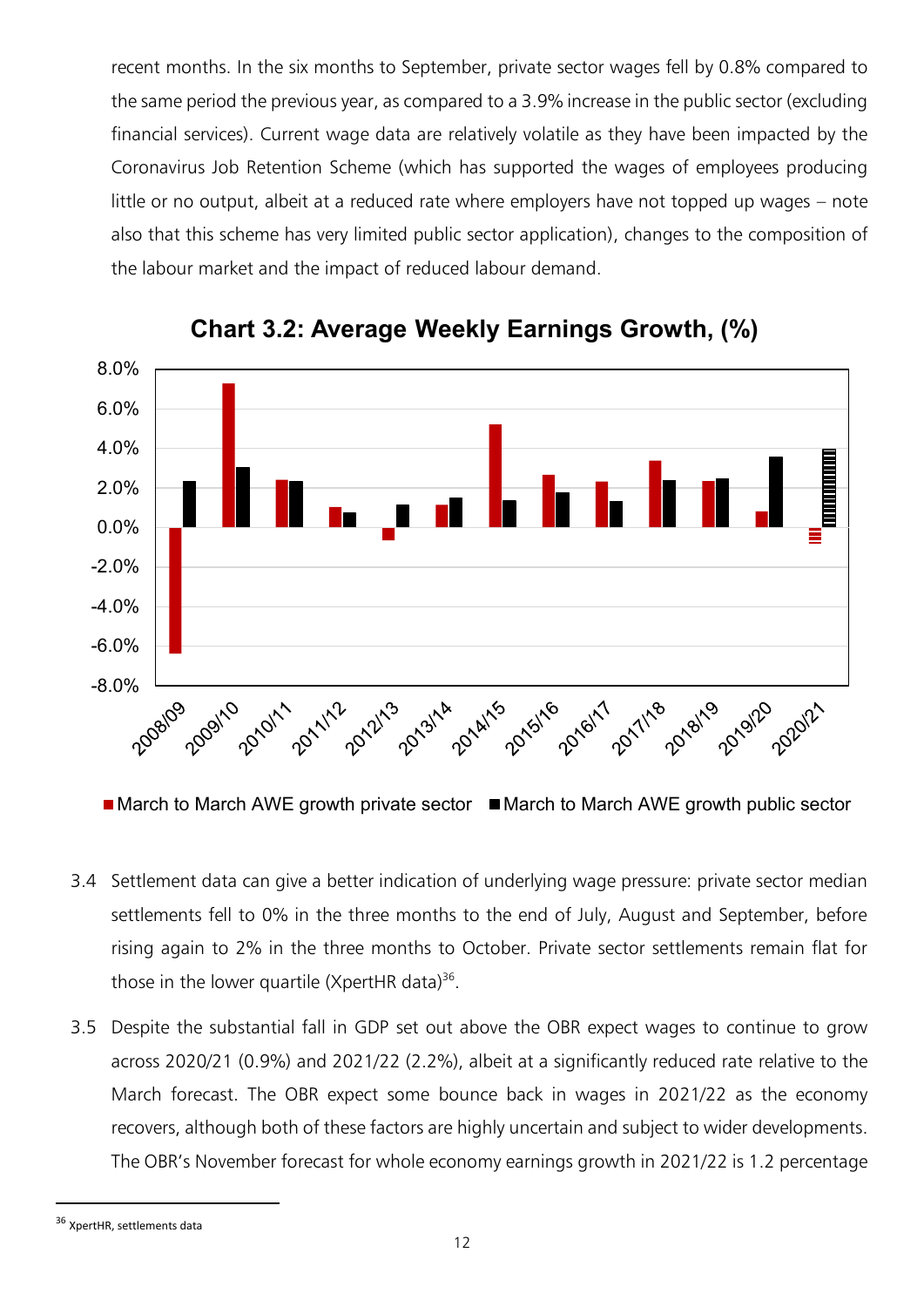points lower than their March forecast<sup>37</sup>. as a result of continuing labour market slack, productivity scarring, lower inflation expectations and the need for firms to repair balance sheets. It is worth noting that the total earnings forecast incorporates current public sector pay growth for 2020/21, meaning that the equivalent private sector figure is likely to be lower than the 0.9% expected for the whole economy.



- 3.6 Note that these forecasts are predicated on the OBR central scenario, which assumes that a Covid-19 vaccine becomes widely available in the latter half of 2021, and 'Tier 3' type restrictions remain in place, with regional and temporal variation, until the spring. A more positive outlook may mean the wage forecast is revised upward. This uncertainty is a key variable in our approach to public sector pay, which is why the policy will be revisited once the outlook is clearer for 2022/23.
- 3.7 However, regardless of these scenarios pay awards agreed since 2018/19 mean that we have entered the 2021/22 pay round from a position of relative strength. For the majority of public sector workers, this is the third consecutive year of pay awards in excess of inflation, as set out in Table 3.1 below:

| <b>Workforce</b> | Pay award %<br>uplift 2020/21 | Pay award $\%$   Pay award $\%$<br>uplift 2019/20 | uplift 2018/19  |
|------------------|-------------------------------|---------------------------------------------------|-----------------|
| Civil Service    | $1.5 - 2.5$                   | $1 - 2$                                           | $1 - 1.5$       |
| Armed forces     |                               | 2.9                                               | $2+0.9$ non-con |

<sup>&</sup>lt;sup>37</sup> Economic and fiscal outlook, OBR, November 2020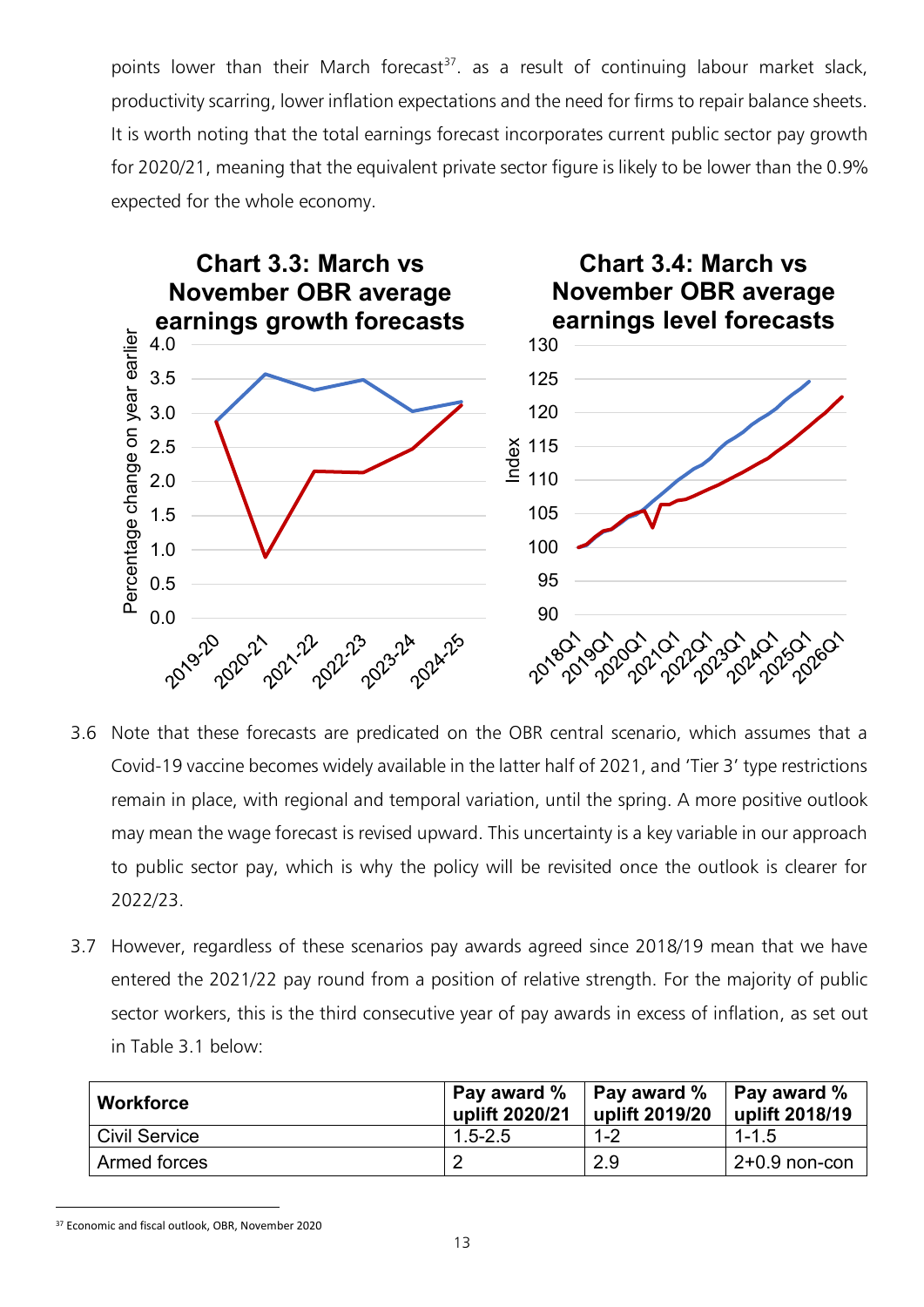| Police                                                         | 2.5                                                                                                             | 2.5  | 2             |  |
|----------------------------------------------------------------|-----------------------------------------------------------------------------------------------------------------|------|---------------|--|
| <b>Teachers</b>                                                | 3.1 (average)                                                                                                   | 2.75 | 2.4 (average) |  |
| <b>Prison Officers</b>                                         | 2.5                                                                                                             | 2.74 | 2.75          |  |
| Agenda for change: nurses paramedics,<br>hospital support etc. | Agenda for change deal - starting pay for a<br>newly qualified nurse has increased by over 12%<br>since 2017/18 |      |               |  |
| Consultants                                                    | 2.8                                                                                                             | 2.5  | 1.5% from Oct |  |
| <b>Junior Doctors</b>                                          | $\overline{2}$                                                                                                  | 2.5  | 2% from Oct   |  |
| <b>GPs</b>                                                     | 2.8                                                                                                             | 2.5  | 2%            |  |
| Specialist doctors                                             | 2.8                                                                                                             | 2.5  | 3% from Oct   |  |
| Inflation (financial year, %, OBR<br>November 2020)            | 0.6                                                                                                             | 1.7  | 2.3           |  |
| Inflation (financial year, %, OBR March<br>2020)               | 1.4                                                                                                             | 1.8  | 2.3           |  |
| Inflation (financial year, %, OBR March<br>2019)               | 1.9                                                                                                             | 2.0  | 2.3           |  |

- 3.8 As set out in the table, the inflation forecast has fallen by 0.8 and 1.3 percentage points since the March 2020 and 2019 forecasts respectively, meaning that awards for 2020/21 were substantially more generous in real terms than expected.
- 3.9 In addition to pay, it is important to consider all parts of remuneration when assessing the position of employees in the public sector relative to private sector. 'Future service'<sup>38</sup> employer pension contributions in the public sector are typically around 20%. This is far in excess of generosity even for large private sector employers<sup>39</sup>, and private sector averages would be far lower again once auto enrolment is taken into account.
- 3.10 The main public service pension schemes, with the exception of the local government scheme, are statutory unfunded defined benefit pension schemes, which means that the benefits a scheme member can accrue are set out in legislation and not subject to investment return. In addition, public service pensions in payment, preserved pensions, and preserved lump sums are increased annually to take account of increases in the cost of living so that pensions retain their purchasing power. This is different to a defined contribution pension scheme where the scheme members bear the risk and the level of benefit is not guaranteed and subject to investment return.

<sup>&</sup>lt;sup>38</sup> Not including employer pension contributions meeting previous public sector pension deficits. This is a more accurate comparison with private sector defined contribution schemes. Total public sector employer contributions would be higher. <sup>39</sup> Willis Towers Watson report that in 2020 FTSE100 companies were on average paying 8.3% of pay towards DC schemes that applied a 'non-matching' contribution rate structure, and 11.4% where a 'matching' contribution rate structure was employed. www.willistowerswatson.com/en-GB/Insights/2020/07/ftse-350-defined-contribution-pension-survey-2020 - page 6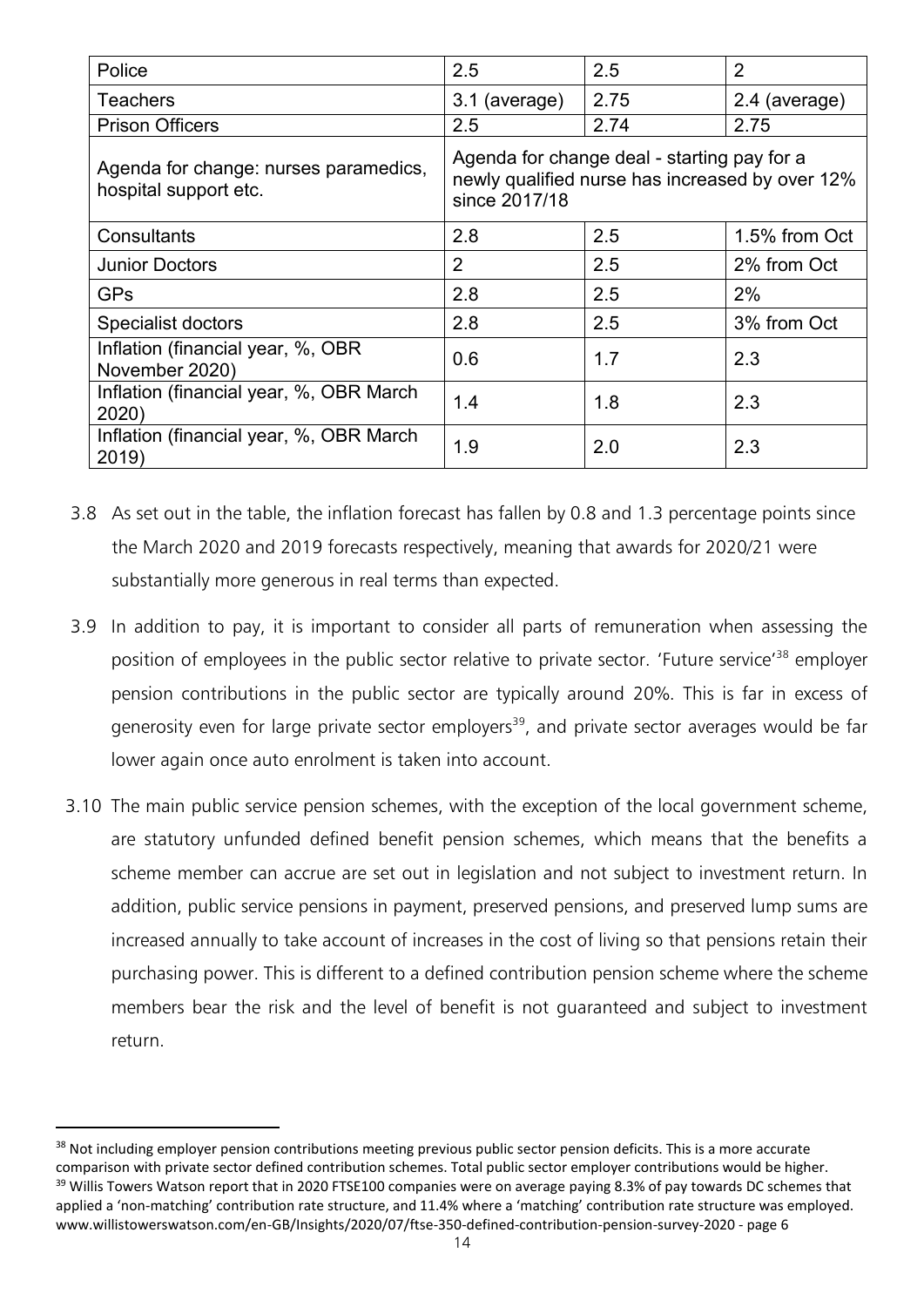- 3.11 Chart 3.5 below illustrates the ONS' analysis of the evolution of the public sector pay premium between 2011 and 2019<sup>40</sup>. The analysis considers the full remuneration package of employees (including pensions, bonuses and overtime) and controls for individual and job characteristics that affect an individual's pay. The results show that whilst the remuneration premium has fallen over this period, in general there still exists as significant premium in favour of the public sector.
- 3.12 This ONS analysis shows that in 2019, public sector workers were paid 7% more than workers in the private sector on average<sup>41</sup>. In the current economic climate, we expect at least in the short-run this pay premium figure to be exacerbated without the implementation of pay restraint, given the negative impacts of Covid-19 on private sector earnings and the relatively generous 2020/21 public sector pay awards.



- 3.13 Due to a statistical reclassification the ONS pay premium analysis only covers the period following 2011. Chart 3.6 shows the difference between mean gross annual earnings for full-time employees in the public and private sectors<sup>42</sup>. Note that this is not a modelled, but a raw difference in pay between sectors.
- 3.14 The chart shows that around the 2008 financial crisis the difference in pay between the two sectors increased in comparison to previous years. Given the substantial effects of Covid-19 on the economy and labour market we expect the gap between sectors to widen further. Pausing headline pay awards next year for some workforces will prevent further expansion of the gap between public and private sector reward and help maintain parity in earnings growth between

 $41$  Ibid

<sup>40</sup> ONS, Public and Private Sector Earnings: 2019

<sup>42</sup> ONS ASHE data, gross, mean full-time employees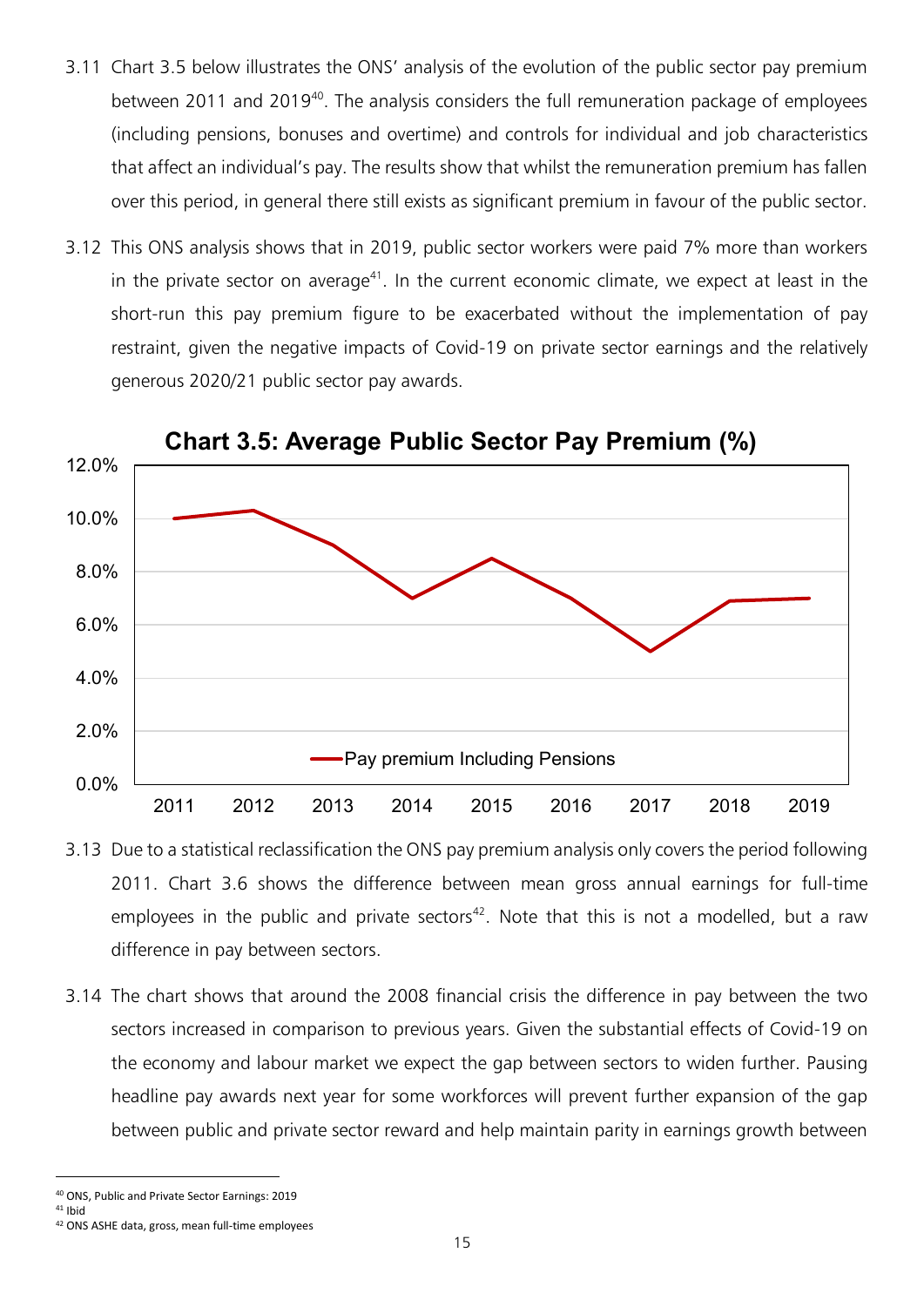

**Chart 3.6: Percentage differential between public and private sector pay**

3.15 Note that while this challenging economic context applies equally to all parts of the public sector, the government has chosen to exempt the NHS given the unique and continuing impact of Covid-19 on the health service.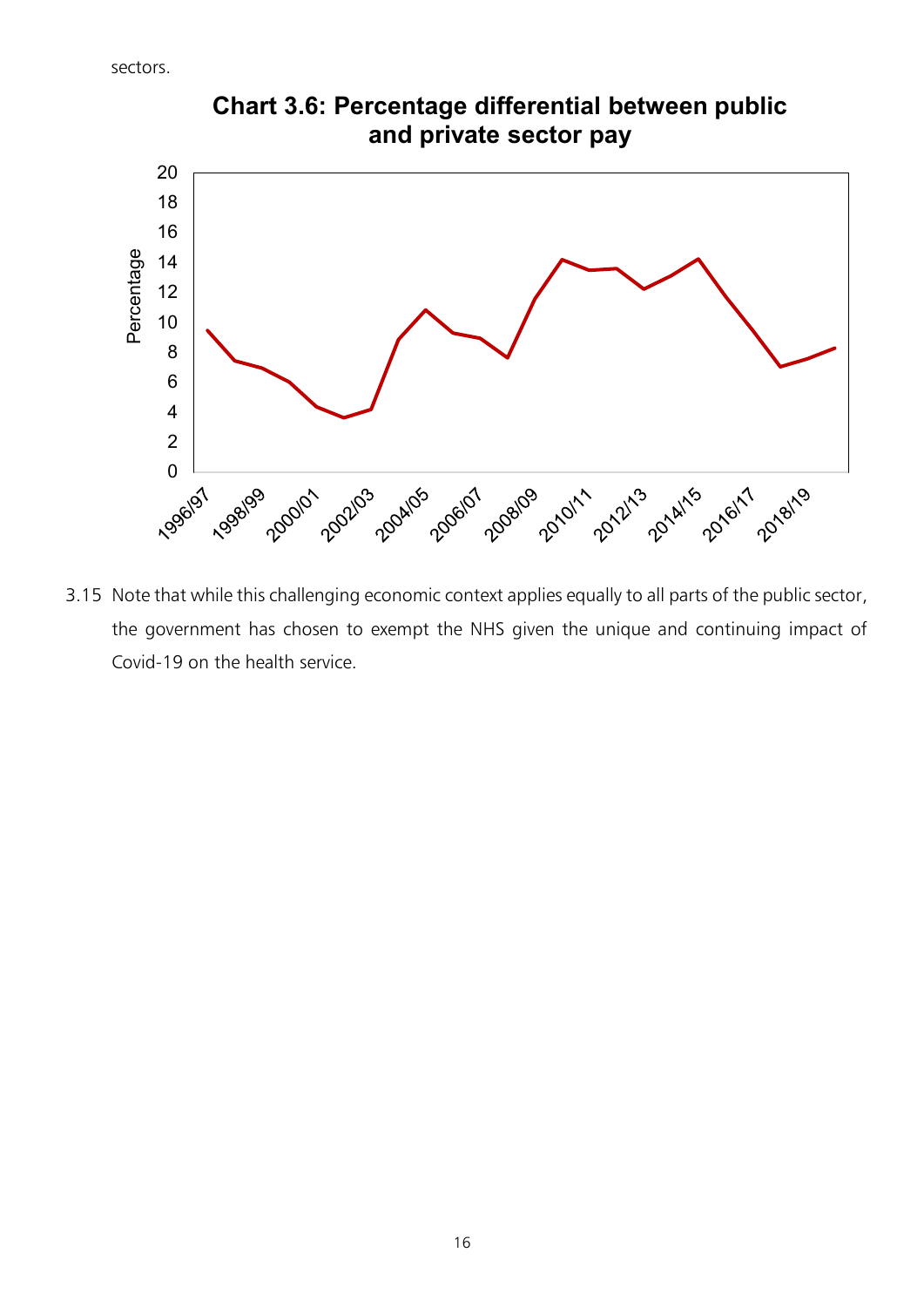## Section 4 – Public Sector Employment

- 4.1 The economy and the private sector labour market has seen huge disruption from Covid-19. However, the public sector has been largely shielded from these effects. Public sector employment is rising, wages are continuing to grow, and the public sector is shielded from redundancies by current public service demand and government policy.
- 4.2 Private sector employment fell by 0.2% between Q1 2020 and Q2 2020. In contrast, employment in the public sector rose by  $0.7\%$ <sup>43</sup>. This was mainly because of increasing employment in the NHS in response to Covid-19.



**Chart 4.1: Employment Public and Private Sector (Index)** 

4.3 ONS redundancy data in Chart 4.2 shows that redundancies for the whole economy are increasing, while the redundancy rate for workers in education and human health & social work activities, some of the largest public sector industries, are broadly stable<sup>44</sup>.

<sup>43</sup> ONS, summary of labour market statistics, table 4

<sup>44</sup> ONS, red02: Redundancies by age, industry and region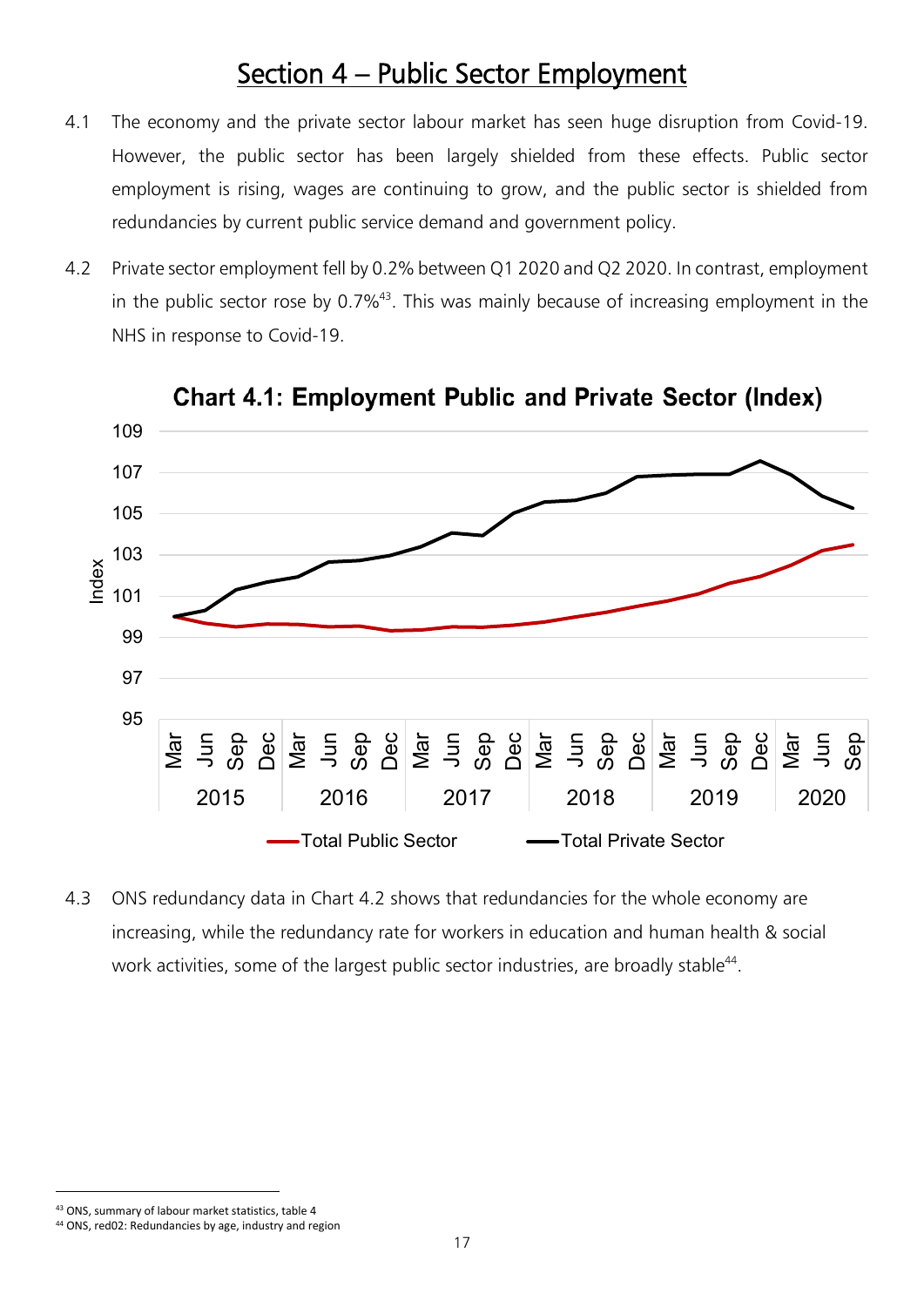

**Chart 4.2: Redundancy Rate per thousand (%)**